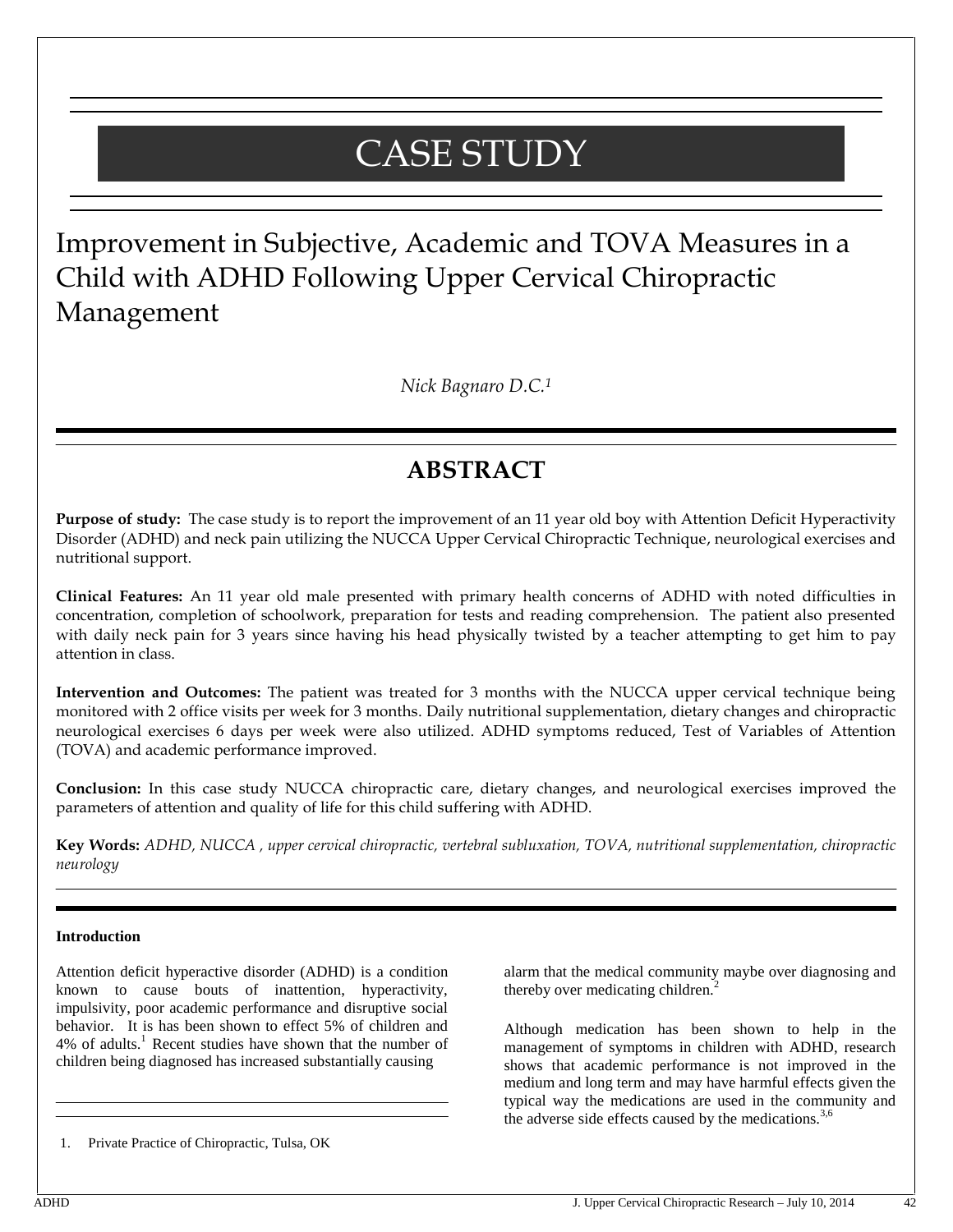The increase in the number of patients taking these medications is also troubling because the long-term effects of these treatments have not been determined and science has yet to prove how this treatment could be effective. Multiple surveys of parents often show over 40% would rather give the children less medication or wish there was a way to help their children other than with medication. $2,4,5$ 

ADHD can be grouped in with other conditions such as dyspraxia, dyslexia and learning disabilities known as developmental delay syndromes  $(DDS's)$ .<sup>10</sup> Of particular interest to chiropractors is that research has revealed a strong correlation between children with DDS's and postural disorders, sensory-motor and coordination disorders, kinesthesia and motor dis-coordination of postural and ocular muscles.<sup>11,12</sup>

The purpose of the NUCCA chiropractic technique is to reduce the subluxation of the skull, cervical spine and postural distortions known as the Atlas Subluxation Complex.<sup>7</sup> In addition to relieving biomechanically induced neurological insult, NUCCA has also been demonstrated to reduce hypertension.<sup>8</sup>

Although the purpose of chiropractic care is primarily to correct the spinal subluxation, there have been multiple case reports and anecdotal evidence of chiropractic care improving the quality of life for those suffering with ADHD.

Barras and Cuthbert demonstrated an improvement in 157 children who showed improvement in 8 psychometric tests and 20 areas of cognitive function compared with their values before treatment.<sup>13</sup>

In another study, Brzozowske compared 12 children utilizing chiropractic to 12 children utilizing medications. The study concluded that chiropractic treatment was between 20%-40% more effective than the medication. Over half of the medication group suffered personality changes, insomnia and loss of appetite. This study also reported that although the medication initially improved hyperactivity and attentiveness, it did not improve gross or fine motor coordination. Also, as the study progressed, the medication dosage had to be increased due to its effectiveness diminishing. The chiropractic group improved in gross and fine motor coordination as well as hyperactivity and attentiveness.<sup>14</sup>

Giesen saw improvement in behavior and motor skills in 5 out 7 children in his study.<sup>15</sup> Lastly, Pauli was the first to publish a study showing 9 adults who improved their ADHD scores on the Test of Variables of Attention (TOVA) and 88% had scores normalize after 2 months of utilizing the Network Spinal Analysis chiropractic technique.<sup>16</sup>

With a growing body of research and case studies, chiropractic is beginning to establish itself as an alternative for those looking to manage ADHD without medications.<sup>9</sup>

#### **Case Study**

*History*

An 11 year old Caucasian male diagnosed 2 years earlier by a

psychologist with ADHD. He was prescribed Concerta and was later taken off the medication by his guardians due to side effects of loss appetite and turning him into a social "zombie". The patient had suffered with neck pain since having his head forcibly twisted by his teacher to get him to pay attention three years prior. The patient was adopted by his grandparents who were referred to our clinic by a registered nurse. The patients' parents had struggled with drug addiction and lived out of state.

His diet was suboptimal with high amounts of processed foods, sugary drinks (soda and sports drinks) and low in fresh fruits and vegetables. His appetite was otherwise normal since discontinuing Concerta.

The patient had difficulty in school with noted problems in concentration, organization, test preparation, getting assignments in on time and understanding concepts. He utilized a tutor to help him academically.

#### *Examination*

Standing Postural Examination showed the patients right hip was lower than left by  $1 \frac{1}{2}$  degrees and that his torso was leaning to the left frontal plane 1 ½ degrees when measured with hip calipers. These findings are consistent with Atlas Subluxation Complex Syndrome (ASC).

Neurological Exam revealed relative weakness (when compared to opposite extremity) of hand extensors on the left, finger abduction on the left and dorsiflexion of the foot on the left. Rombergs, Tandem Gait and straight line walking test caused patient to sway strongly to the right. The cerebellum tests finger-to-nose, piano playing and alternating hand were all positive with noticeably reduced coordination in left hand compared to right.

NUCCA X-ray series revealed an out-of-pattern Type 2 Subluxation Complex. The characteristics were a Right 1 laterality with no head tilt, and 2 ½ degree lower angle on the right and the neck 3 ¼ degrees off vertical into the left frontal plane with a 1/16 high plane line. The vertex film showed posterior  $5\frac{1}{2}$  rotation of atlas and a C-2 spinous process rotated 6 degrees to the right. The patients lateral showed a mild loss of cervical curve and forward head position but was otherwise unremarkable. The patients' guardian also filled in a detailed diet report tracking his normal eating habits for a week and behavioral evaluation forms.

Lastly a TOVA examination was performed which objectively tests the patients' variables of attention. The TOVA is a continuous performance test that provides reliable information about an individual's sustained attention, speed and consistency of responding, and behavioral self-regulation which are critical aspects of attention and executive functioning known to be compromised in persons diagnosed with ADHD and other conditions of the central nervous system.<sup>9</sup>

#### *Intervention*

Based on the examination findings it was determined that the patient had an Atlas Subluxation Complex Syndrome. He was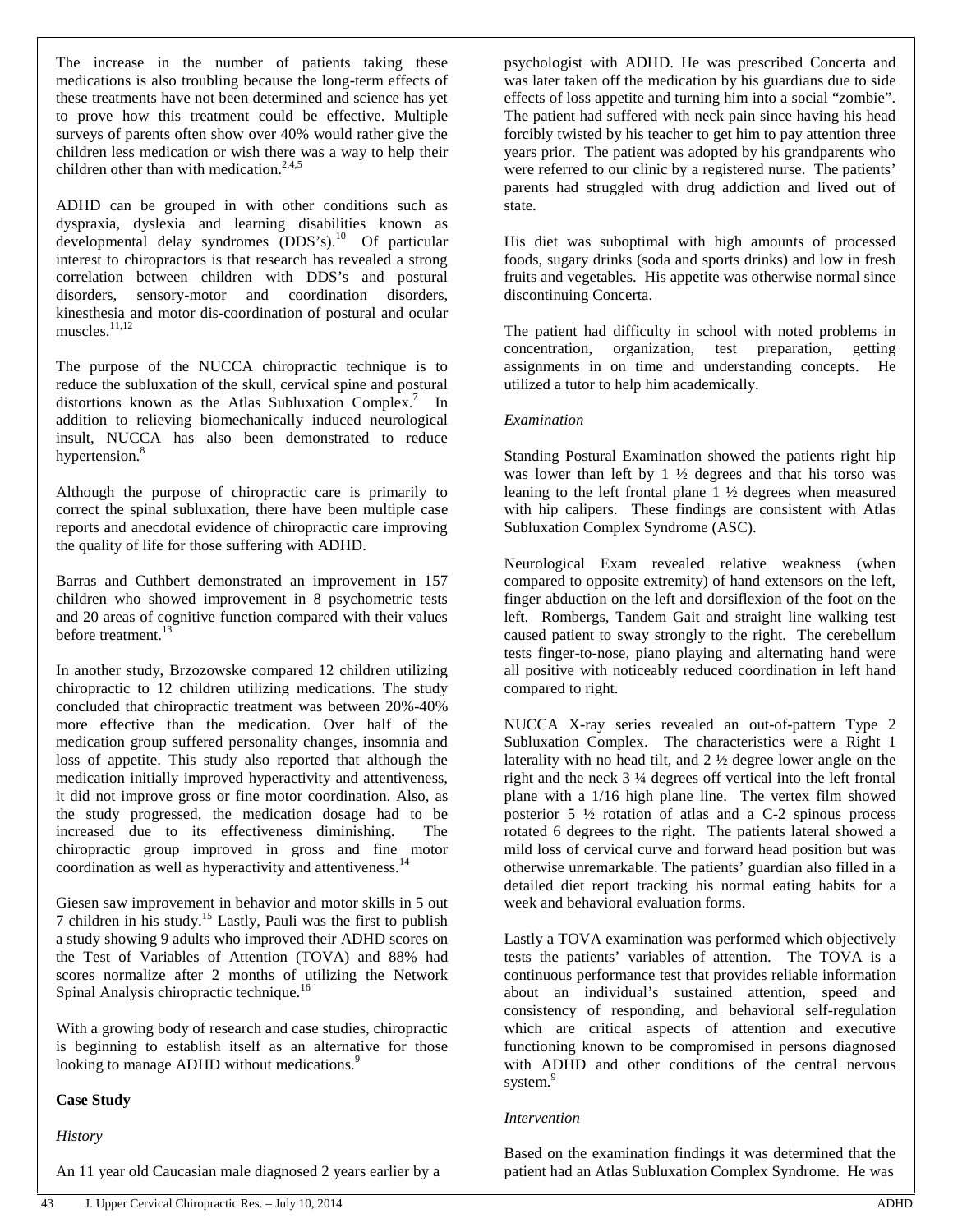placed on a plan of care in which he would be evaluated two visits per week for three months and given the low force, contact specific NUCCA spinal correction on visits where he objectively showed the presence of the subluxation.

The patient received 18 NUCCA adjustments before he began to maintain the alignment of the skull and neck. He received a total of 20 spinal adjustments over the three month course of care. A post adjustment x-rays series was taken following the first adjustment and showed the correction to the skull and neck to be adequate with the neck and skull being returned to the vertical axis and the rotation of the atlas reducing and rotation of C-2 spinous reducing nearly to neutral.

He was also given exercises to increase his mental focus, motor strength, coordination, balance and postural core muscle strength which he was to perform 6 days per week at home. The patients exercise protocols were updated every 10 days and became increasingly more complicated and challenging as the program progressed. The exercises required about 30-45 min/day to complete.

The patient was given a dietary guideline to increase lean protein, vegetables, and fruits and limit sugar, additives, preservatives and other "junk' foods. He was also given a supplementation regiment which included fish oil, vitamins and minerals, probiotics and digestive enzymes.

The patient and his guardians were verbally followed up with during his visits to ensure they were complying with recommendations in regard to diet, supplementation and exercises. They also filled out a numerical scale indicating his progress with the symptoms of ADHD and neck pain on each visit.

At the end of the three month period, the patient was reevaluated utilizing the Behavioral Evaluation, neurological tests and the TOVA evaluation.

#### *Outcomes*

At the end of the three months the patient had began to maintain his upper cervical alignment for up to a week. He reported a complete and total resolution in neck pain following his first NUCCA correction. He would have intermittent pain over the course of care that would resolve immediately upon his receiving a NUCCA spinal adjustment. When the cervical pain returned it was never greater than  $1/10<sup>th</sup>$  its pre treatment levels according to the patients self reporting on each office visit.

His neurological imbalances had improved to within normal limits and his balance had improved substantially when reexamined. The behavioral evaluation was completed by his guardian who reported an improvement in academic performance, attitude and concentration although he still has some difficulty getting assignments turned in on time. His guardian also noted that the patients' teachers and tutors had also noticed improvements in his behavior in class and academic performance. Notably, the patient continued with NUCCA treatment and dietary recommendations for 3 more months and reported that his grades had improved from C's and D's on his previous report card to A's and B's.

The TOVA reevaluation showed an improvement with his overall Attention Performance Index score dropping to a -.46, which was down from a -3.96 score three months earlier. This places him nearly into the Normative Range of test samples (which would be a score of 0 or above) determined by the software developer guidelines.

The patient objectively improved in three out of four categories the TOVA measures including response time variability, commission errors and omission errors. The fourth factor, patients response time, decreased mildly by four points but was still within normal range.

For errors of omission, commission, reaction time, and variability, any score above 85 is considered normal. After 3 months of care the patient scores improved into the normal range in the omission and commission categories indicating a substantial decrease in inattention and impulsivity. Variability improved but not into the normal range (Table 1).

### **Discussion**

The improvement in academic performance is potentially one of the most important outcomes we can hope to achieve and makes this case particularly interesting. Improving behavior and concentration are good for the patient and family, but seem less important if those improvements cannot translate into better academic outcomes that help the child succeed in life. Again, the large study in Quebec showed that academic outcomes were worse for boys who had Ritalin and girls had worse regulation of emotion.  $\overrightarrow{6}$  If chiropractic based treatments can continue to improve academic outcomes for these patients, it can be a strong differentiating factor between medical and chiropractic management.

Neuro-scientific research examining the regions of the brain involved in ADHD and other psychiatric disorders show dysfunction in the cerebello-thalamo-prefrontal loop.<sup>17</sup> Executive functions have also been linked to the cerebellum, the basal ganglia and prefrontal regions of the brain.<sup>18</sup>

Although the purpose of chiropractic care was not to diagnose or treat the patient's ADHD, his condition improved both subjectively and objectively and that likely translated into academic improvement. One possible mechanism for these improvements could be improved cranial hemodynamics. We know from previous research on NUCCA that it has been shown to decrease blood pressure thought to be due to relative brain stem ischemia<sup>8</sup> and alter intracranial hemodynamic flow rates and cerebrospinal fluid.<sup>19</sup>

Based on those findings, it is possible that these vascular changes, in addition to reducing neurological interference from the Atlas Subluxation Complex, would improve the function of the patients' brain regions related to executive functions. This possibility is intriguing because research has linked attention and other neurological disorders like  $d$ dementia<sup>20</sup> and Alzheimers<sup>21</sup> that have both been linked to vascular changes in the brain.<sup>22</sup>

It may be that vascular changes vary with the complexity and degree of the ASC, and manifest in neurobehavioral disorders like DDS's in children while others remain subclinical but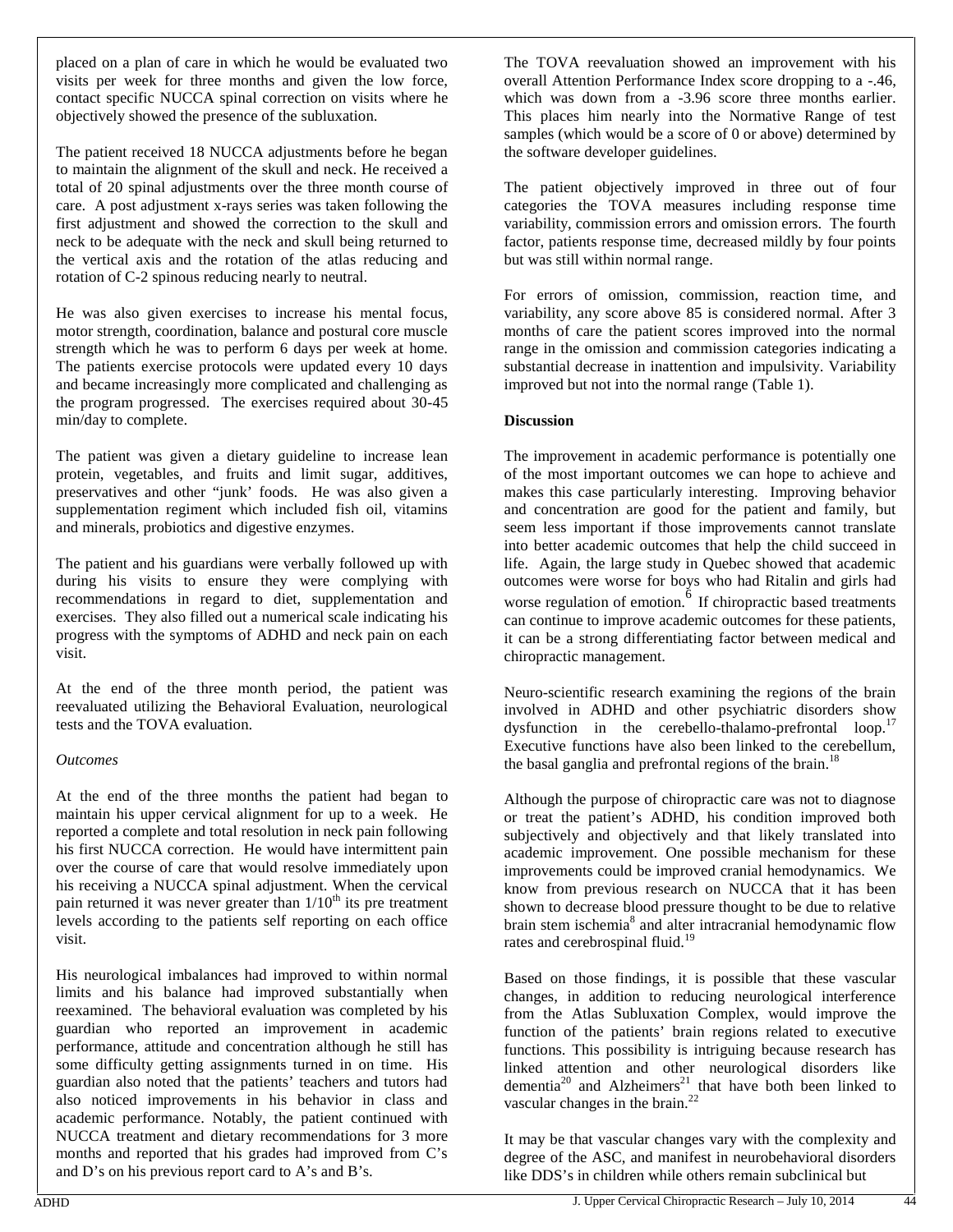grow worse with time and lead to neurodegenerative conditions later in life.

Another possibility is that the correction of the ASC and the accompanying balancing of the spinal structure, combined with the postural/balance exercises employed in this case may be positively stimulating the spinocerebellum and thereby positively affect the function of the prefrontal cortex. Afferent information from the head and midline structures, namely the spine and postural muscles are the primary source of stimulation to the spinocerebellum.<sup>23</sup> Research has demonstrated that the vermis portion of the cerebellum and is well connected to the speed and efficiency of executive functions carried out in the prefrontal cortex. $^{24}$ 

Pauli proposes a theory that prefrontal dysfunction leading to altered attentional capabilities seen in patients is related to a diaschetic mechanism involving the cerebellum, and more specifically the vermal region of the cerebellum. However, in those cases, the cerebellar dysfunction is not due to a "hard" lesion, but is itself a diaschetic consequence of dysafferentiation from spinal structures. The latter being most likely due to vertebral subluxations or other postural imbalances, combined with other causes from improper lifestyle.

Diaschisis is defined as a functional depression of brain function at a structurally intact site remote from, but functionally related to, an area of brain lesion. Based on the previous considerations, it may possible that the entrainment of respiration to spinal motion (called the Respiratory wave) mobilizes the entire spinal system; thereby providing a tremendous amount of activation of joint mechanoreceptors and muscle spindles. This then results in activation of spinocerebellar tracts to the vermis of the cerebellum. Such increase in afferentation provides increased activation of neural pathways, which is known to stabilize unstable neurons.<sup>16</sup>

The approach we utilized is designed to promote and restore function, stimulate the brain neurologically by challenging the body with therapeutic exercise and mental challenges, as well as provide a nutritional baseline that would promote health and reduce and remove chemicals (food coloring, preservatives, artificial flavors, additives) that have been known to exacerbate the symptoms of ADHD.<sup>25,26</sup>

Since ADHD is known to be a neurobehavioral disorder, it would be logical to find interventions that improve the function of the nervous system, particularly the central nervous system as a solution to support these patients and hopefully resolve their conditions. From that perspective, upper cervical chiropractic may offer an excellent alternative for these patients.

#### **Conclusion**

Although it is impossible to make sweeping conclusions about the link between the Atlas Subluxation Complex being a causative factor of ADHD, we can conclude that this patient has achieved quality of life improvement that has been subjectively reported and objectively measured by the TOVA software, neurological exams and behavioral evaluation.

#### **Acknowledgements**

Thank you to Christine Bagnaro, D.C. ,Yannick Pauli, D.C for their support.

#### **References**

- 1. American Psychiatric Association. Diagnostic and Statistical Manual of Mental Disorders, Fifth edition: DSM-5. Washington: American Psychiatric Association, 2013.
- 2. Joseph Mathew. Attention-Deficit/Hyperactivity Disorder: Are We Helping or Harming? BMJ 2013; 347:fG172.
- 3. Sharma A, Couture J. A Review of the Pathophysiology, Etiology, and Treatment of Attention- Deficit Hyperactive Disorder (ADHD). Anne Pharmacother. 2013 Nov 1.
- 4. Garrison P, Barkley, R. Without Boundaries. Challenges and Hopes for Living with ADHD: An International Survey. World Federation of Mental Health 2010;8.
- 5. Consumer Reports National Research Center. The Pros and Cons of Treating ADHD With Drugs. Consumer Reports July 2010.
- 6. Currie J, Stabile M, Jones L. Do Stimulant Medications Improve Educational and Behavioral Outcomes for Children With ADHD? NBER Working Paper No. 19105 June 2013.
- 7. Thomas, M. NUCCA Protocols and Perspectives 1st Edition. National Upper Cervical Chiropractic Research Association. Monroe, Michigan 2002; xvii.
- 8. Bakris,G et al. *Journal of Human Hypertension* (2007) 21, 347–352.
- 9. Hughes S. A Guide to Clinical Interpretation of the Test of Variables of Attention (T.O.V.A.). The TOVA Company 2008.
- 10. Rosner AL. Infant and child care: an assessment of research. Norwalk, IA: Foundation for Chiropractic Education and Research; 2003.
- 11. Pauc R. Comorbidity of dyslexia, dyspraxia, attention deficit disorder (ADD), attention deficit hyperactive disorder (ADHD), obsessive compulsive disorder (OCD) and Tourette's syndrome in children: a prospective epidemiological study. Clin Chiropr 2005:189-98.